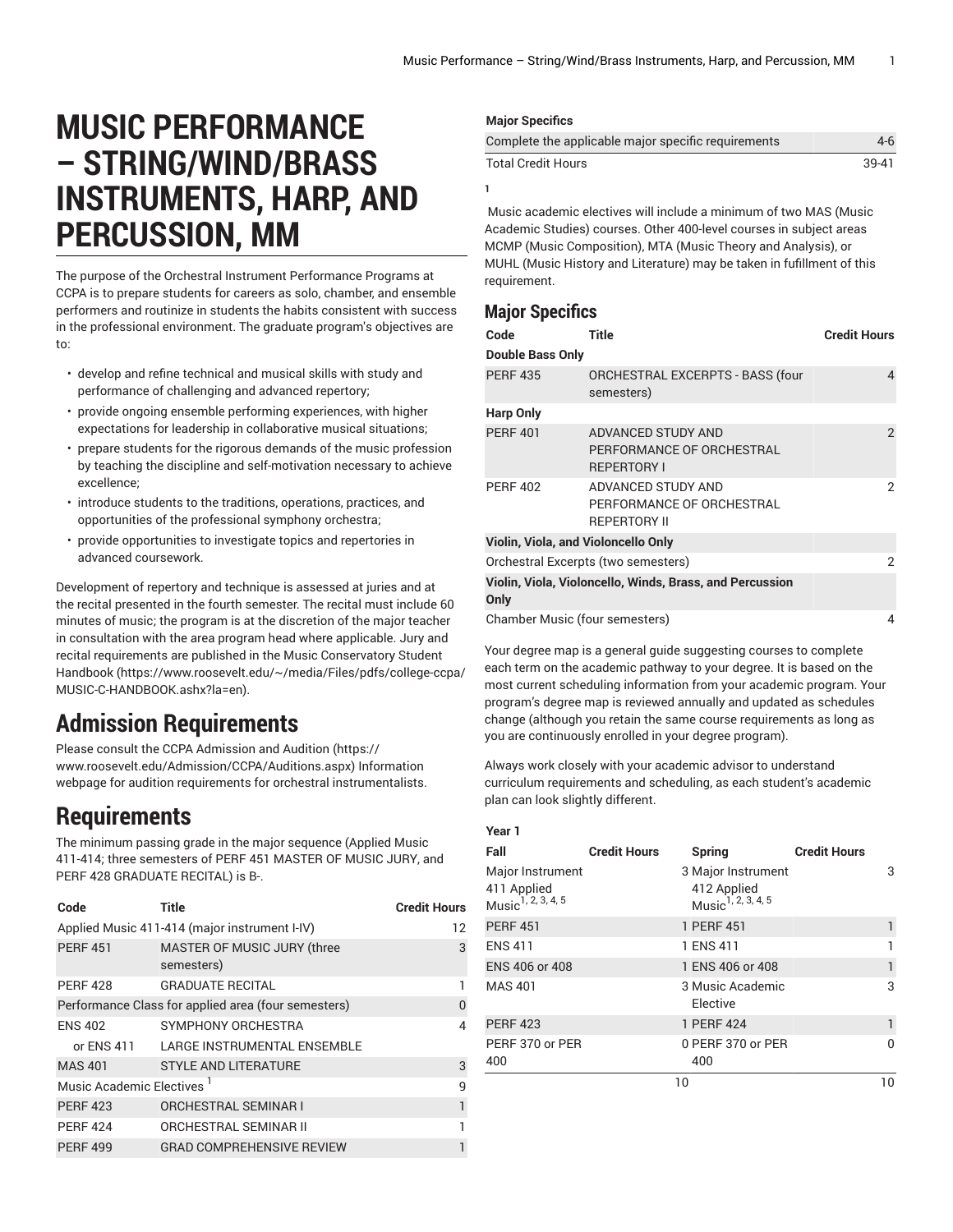| Year 2                                                            |                     |                                                                     |                     |    |
|-------------------------------------------------------------------|---------------------|---------------------------------------------------------------------|---------------------|----|
| Fall                                                              | <b>Credit Hours</b> | Spring                                                              | <b>Credit Hours</b> |    |
| Major Instrument<br>413 Applied<br>Music <sup>1, 2, 3, 4, 5</sup> |                     | 3 Major Instrument<br>414 Applied<br>Music <sup>1, 2, 3, 4, 5</sup> |                     | 3  |
| <b>PERF 451</b>                                                   |                     | 1 PERF 428                                                          |                     |    |
| Music Academic<br>Elective                                        |                     | 3 ENS 411                                                           |                     | 1  |
| <b>ENS 411</b>                                                    |                     | 1 ENS 406 or 408                                                    |                     |    |
| ENS 406 or 408                                                    |                     | 1 PERF 499                                                          |                     |    |
| PERF 370 or PER<br>400                                            |                     | 0 Music Academic<br>Elective                                        |                     | 3  |
|                                                                   |                     | PERF 370 or PER<br>400                                              |                     | 0  |
|                                                                   |                     | 9                                                                   |                     | 10 |
|                                                                   |                     |                                                                     |                     |    |

Total Credit Hours 39

#### **1**

Trumpet Majors must take TRPT 411 TRUMPET (MAJOR) and TRPT 412 TRUMPET (MAJOR) for Year 1. TRPT 413 TRUMPET (MAJOR) and TRPT 414 TRUMPET (MAJOR) for Year 2.

## **2**

Trombone Majors must take TRBN 411 TROMBONE (MAJOR) and TRBN 412 TROMBONE (MAJOR) for Year 1. TRBN 413 TROMBONE (MAJOR) and TRBN 414 TROMBONE (MAJOR) for Year 2.

## **3**

Tuba Majors must take TUBA 411 TUBA (MAJOR) and TUBA 412 TUBA (MAJOR) for Year 1. TUBA 413 TUBA (MAJOR) and TUBA 414 TUBA for Year 2.

## **4**

Horn Majors must take FRHN 411 FRENCH HORN (MAJOR) and FRHN 412 FRENCH HORN (MAJOR) for Year 1. FRHN 413 FRENCH HORN (MAJOR) and FRHN 414 FRENCH HORN(MAJOR) for Year 2.

## **5**

Percussion Majors must take PER 411 PERCUSSION (MAJOR) and PER 412 PERCUSSION (MAJOR) for Year 1. PER 413 PERCUSSION (MAJOR) and PER 414 PERCUSSION (MAJOR) for Year 2.

Your degree map is a general guide suggesting courses to complete each term on the academic pathway to your degree. It is based on the most current scheduling information from your academic program. Your program's degree map is reviewed annually and updated as schedules change (although you retain the same course requirements as long as you are continuously enrolled in your degree program).

Always work closely with your academic advisor to understand curriculum requirements and scheduling, as each student's academic plan can look slightly different.

## **Year 1**

| Fall            | <b>Credit Hours</b> | <b>Spring</b>                | <b>Credit Hours</b> |   |
|-----------------|---------------------|------------------------------|---------------------|---|
| <b>STB 411</b>  |                     | 3 STB 412                    |                     | 3 |
| <b>PERF 451</b> |                     | 1 PERF 451                   |                     | 1 |
| <b>PERF 380</b> |                     | 0 PERF 380                   |                     | 0 |
| <b>ENS 411</b>  |                     | 1 ENS 411                    |                     |   |
| <b>MAS 401</b>  |                     | 3 Music Academic<br>Elective |                     | 3 |

| <b>PERF 423</b>            |                     | 1 PERF 424                   |                     |              |
|----------------------------|---------------------|------------------------------|---------------------|--------------|
| <b>PERF 435</b>            |                     | 1 PERF 435                   |                     |              |
|                            |                     | 10                           |                     | 10           |
| Year 2                     |                     |                              |                     |              |
| Fall                       | <b>Credit Hours</b> | Spring                       | <b>Credit Hours</b> |              |
| <b>STB 413</b>             |                     | 3 STB 414                    |                     | 3            |
| <b>PERF 451</b>            |                     | 1 PERF 428                   |                     | $\mathbf{1}$ |
| <b>PERF 380</b>            |                     | 0 PERF 380                   |                     | $\Omega$     |
| <b>ENS 411</b>             |                     | 1 ENS 411                    |                     | 1            |
| Music Academic<br>Elective |                     | 3 PERF 435                   |                     |              |
| <b>PERF 435</b>            |                     | 1 Music Academic<br>Elective |                     | 3            |
|                            |                     | <b>PERF 499</b>              |                     | 1            |
|                            |                     | 9                            |                     | 10           |

Total Credit Hours 39

Your degree map is a general guide suggesting courses to complete each term on the academic pathway to your degree. It is based on the most current scheduling information from your academic program. Your program's degree map is reviewed annually and updated as schedules change (although you retain the same course requirements as long as you are continuously enrolled in your degree program).

Always work closely with your academic advisor to understand curriculum requirements and scheduling, as each student's academic plan can look slightly different.

| Year 1            |                     |                              |                     |                |
|-------------------|---------------------|------------------------------|---------------------|----------------|
| Fall              | <b>Credit Hours</b> | <b>Spring</b>                | <b>Credit Hours</b> |                |
| <b>HARP 411</b>   |                     | 3 HARP 412                   |                     | 3              |
| <b>PERF 451</b>   |                     | 1 PERF 451                   |                     | $\mathbf{1}$   |
| <b>HARP 400</b>   |                     | 0 HARP 400                   |                     | $\overline{0}$ |
| <b>ENS 411</b>    |                     | 1 PERF 401                   |                     | $\mathbf{1}$   |
| <b>MAS 401</b>    |                     | 3 PERF 420                   |                     | 1              |
| <b>PERF 423</b>   |                     | 1 ENS 411                    |                     | $\mathbf{1}$   |
|                   |                     | Music Academic<br>Elective   |                     | 3              |
|                   |                     | <b>PERF 424</b>              |                     | $\mathbf{1}$   |
|                   |                     | 9                            |                     | 11             |
| Year <sub>2</sub> |                     |                              |                     |                |
| Fall              | <b>Credit Hours</b> | Spring                       | <b>Credit Hours</b> |                |
| <b>HARP 413</b>   |                     | 3 HARP 414                   |                     | 3              |
| <b>PERF 451</b>   |                     | 1 PERF 428                   |                     | $\mathbf{1}$   |
| <b>HARP 400</b>   |                     | 0 HARP 400                   |                     | 0              |
| <b>ENS 411</b>    |                     | 1 ENS 411                    |                     | $\mathbf{1}$   |
| <b>PERF 402</b>   |                     | 1 Music Academic<br>Elective |                     | 3              |
| <b>PERF 420</b>   |                     | 1 PERF 499                   |                     | 1              |
| Music Academic    |                     | 3                            |                     |                |
| Elective          |                     |                              |                     |                |

Total Credit Hours 39

Your degree map is a general guide suggesting courses to complete each term on the academic pathway to your degree. It is based on the